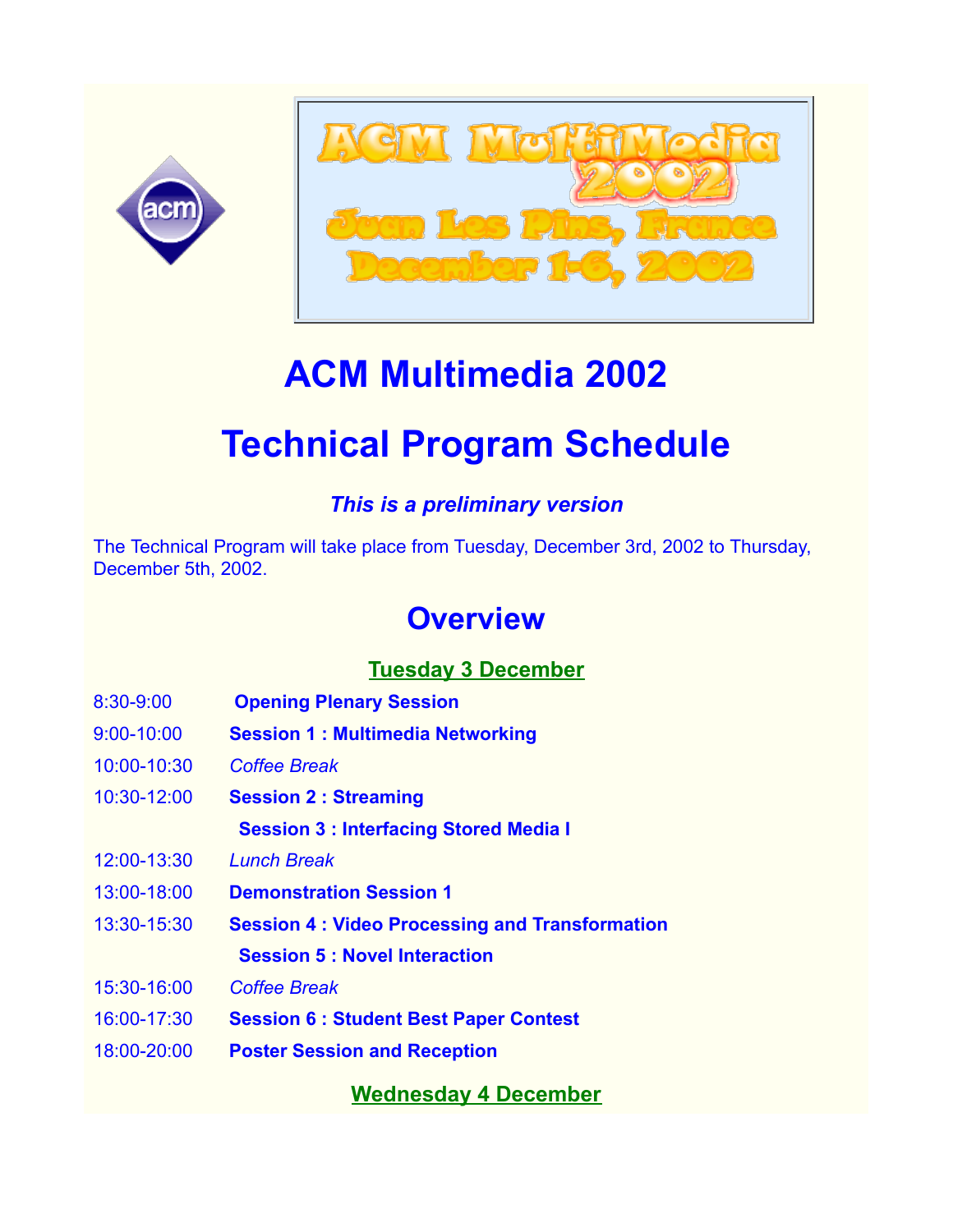| <b>Keynote</b>                                       |
|------------------------------------------------------|
| <b>Coffee Break</b>                                  |
| <b>Session 7: Content Watermarking</b>               |
| <b>Session 8: Systems Support for Multimedia</b>     |
| <b>Lunch Break</b>                                   |
| <b>Demonstration Session 2</b>                       |
| <b>Session 9: Image Indexing and Retrieval</b>       |
| <b>Session 10: Meeting Support</b>                   |
| <b>Coffee Break</b>                                  |
| <b>Session 11: Multimedia Analysis and Retrieval</b> |
| <b>Session 12: Interfacing Stored Media II</b>       |
| <b>Banquet</b>                                       |
| <b>Thursday 5 December</b>                           |
| <b>Panel Session</b>                                 |
| <b>Coffee Break</b>                                  |
| <b>Session 13: Audio Processing and Retrieval</b>    |
| <b>Session 14: Middleware Support for Multimedia</b> |
| <b>Lunch Break</b>                                   |
| <b>Doctoral Symposium - Session I</b>                |
| <b>Coffee Break</b>                                  |
| <b>Doctoral Symposium - Session II</b>               |
|                                                      |

## **Detailed Program**

#### **Tuesday 3 December**

8:30-9:00 Opening Plenary Session

9:00-10:00 Session 1 : Multimedia Networking **An MPEG Performance Model And Its Application To Adaptive Forward Error Correction** *Ketan Mayer-Patel, Long Le, Georg Carle* **Multi-party Distributed Audio Service with TCP-fairness**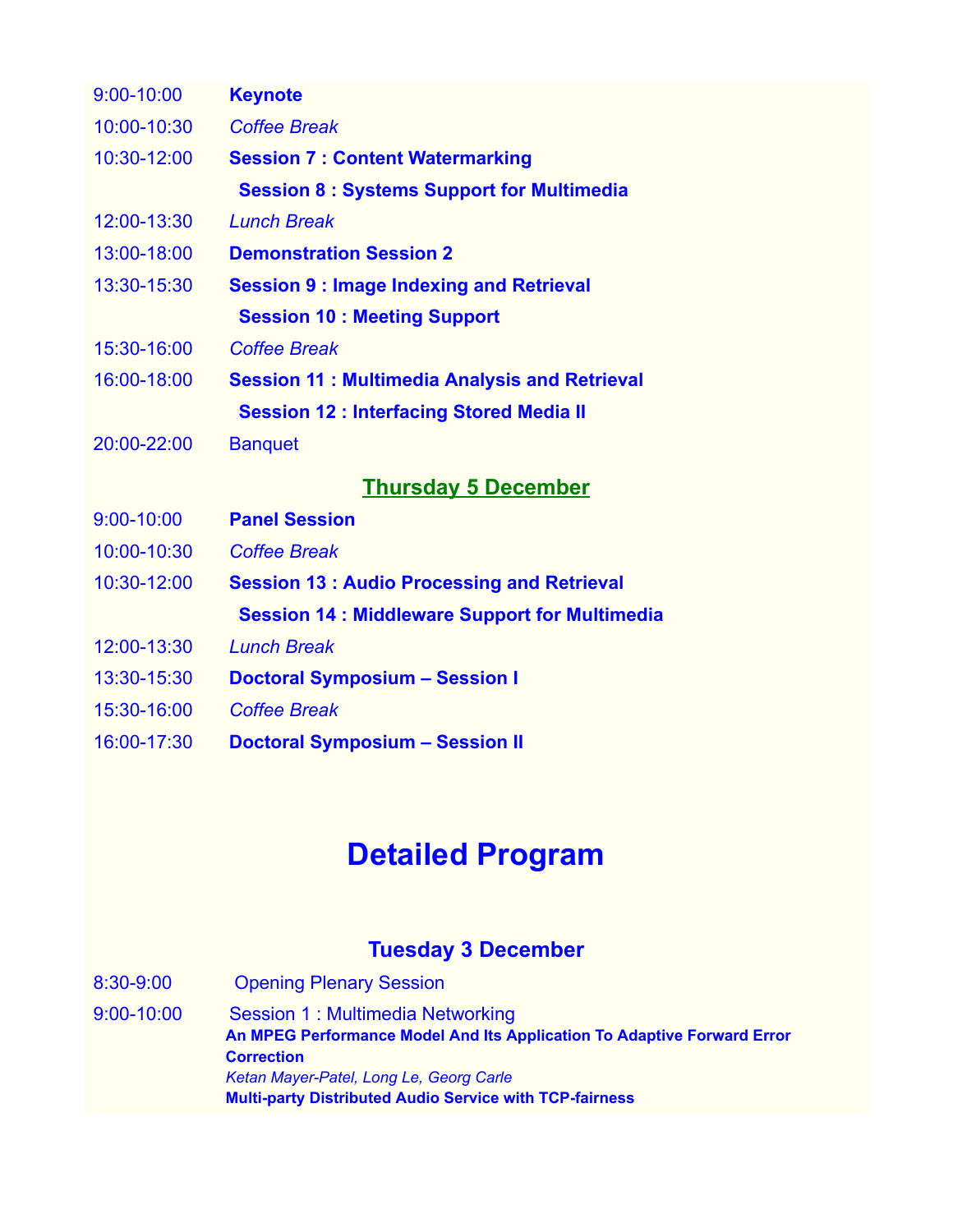|             | Milena Radenkovic, Chris Greenhalg                                                                                                                                                                                                                                                                                                                                                                                                                                                                                                                                                                                                                                                                                                                                                                                                                                                                                                                                                                                                                                                                                                                                                                                                                                                                                                                                                                                                                                                               |
|-------------|--------------------------------------------------------------------------------------------------------------------------------------------------------------------------------------------------------------------------------------------------------------------------------------------------------------------------------------------------------------------------------------------------------------------------------------------------------------------------------------------------------------------------------------------------------------------------------------------------------------------------------------------------------------------------------------------------------------------------------------------------------------------------------------------------------------------------------------------------------------------------------------------------------------------------------------------------------------------------------------------------------------------------------------------------------------------------------------------------------------------------------------------------------------------------------------------------------------------------------------------------------------------------------------------------------------------------------------------------------------------------------------------------------------------------------------------------------------------------------------------------|
| 10:00-10:30 | <b>Coffee Break</b>                                                                                                                                                                                                                                                                                                                                                                                                                                                                                                                                                                                                                                                                                                                                                                                                                                                                                                                                                                                                                                                                                                                                                                                                                                                                                                                                                                                                                                                                              |
| 10:30-12:00 | <b>Session 2: Streaming</b><br>A Personalized Advertisement-Duration Control for Streaming Delivery<br>Takashi Oshiba, Yuichi Koike, Masahiro Tabuchi, Tomonari Kamba<br><b>Interaction with Broadcast Video</b><br>Mounir Tantaoui, Kien Hua, Simon Sheu<br><b>Optimizing Hypervideo Navigation using a Markov Decision Process Approach</b><br>Romulus Grigoras, Vincent Charvillat, Matthijs Douze                                                                                                                                                                                                                                                                                                                                                                                                                                                                                                                                                                                                                                                                                                                                                                                                                                                                                                                                                                                                                                                                                            |
|             | Session 3: Interfacing Stored Media I<br><b>In-Home Access to Multimedia Content</b><br>Dario Teixeira, Yassine Faihe<br><b>Cross-Media Correlation: A Case Study of Navigated Hypermedia Documents</b><br>Wei-Ta Chu, Herng-Yow Chen<br>IRW: An Incremental Representation for Image-Based Walkthroughs<br>David Gotz, Ketan Mayer-Patel, Dinesh Manocha                                                                                                                                                                                                                                                                                                                                                                                                                                                                                                                                                                                                                                                                                                                                                                                                                                                                                                                                                                                                                                                                                                                                        |
| 12:00-13:30 | <b>Lunch Break</b>                                                                                                                                                                                                                                                                                                                                                                                                                                                                                                                                                                                                                                                                                                                                                                                                                                                                                                                                                                                                                                                                                                                                                                                                                                                                                                                                                                                                                                                                               |
| 13:00-18:00 | <b>Demonstration Session 1</b><br>The session will run from 13:00 to 18:00. Presenters are required to be present during<br>breaks, and incited to be present during technical sessions.<br>Low cost, highly available, high performance talks-on-demand system<br>Francisco Jose Suarez Alonso, X.X. Garcia, V.G. Garcia<br>ClassMiner: Mining medical video for scalable skimming and summarization<br>Xingquan Zhu, Jianping Fan, Ahmed K.Elmagarmid<br>MyPhotos - A system for home photo management and processing<br>Yanfeng Sun, Hongjiang Zhang, Lei Zhang, Mingjing Li<br><b>Generating TV Summaries for CE Devices</b><br>Gerhard Mekenkamp, Mauro Barbieri, Benoit Huet, Itheri Yahiaoui, Bernard Merialdo,<br>Riccardo Leonardi, Michael Rose<br><b>Demonstration of an MPEG-7 Multimedia Data Cartridge</b><br>Mario Döller, Harald Kosch, Bernhard Dörflinger, Alexander Bachlechner, Gisela Blashke<br><b>Constant bit rate streaming for OpenDivX files</b><br>Aitor Echavarren Otin, Jesus Villadangos Alonso, Eduardo Zariquiegui Aldave<br>SmartAlbum - A multi-modal photo annotation system<br>Tele Tan, Jiayi Chen, Philippe Mulhem, Mohan Kankanhalli<br>A scrambling method based on disturbance of motion vector<br>Yann Bodo, Nathalie Laurent, Jean-Luc Dugelay<br>A Technical Demonstration of Lola, the Robot Entertainer<br>Andreas Marpaung, Sarah Brown, Christine L. Lisetti<br><b>Clear Face Analysis from MPEG Compressed Video</b><br>Ling-Yu Duang, Qi Tian |
| 13:30-15:30 | Session 4: Video Processing and Transformation<br>Tile Boundary Artifact Reduction Algorithms for Tile Size Conversion of Wavelet<br>Image<br>Masayuki Hashimoto, Kenji Matsuo, Atsushi Koike, Yasuyuki Nakajima<br>Detection and Removal of Lighting & Shaking Artifacts in Home Videos                                                                                                                                                                                                                                                                                                                                                                                                                                                                                                                                                                                                                                                                                                                                                                                                                                                                                                                                                                                                                                                                                                                                                                                                         |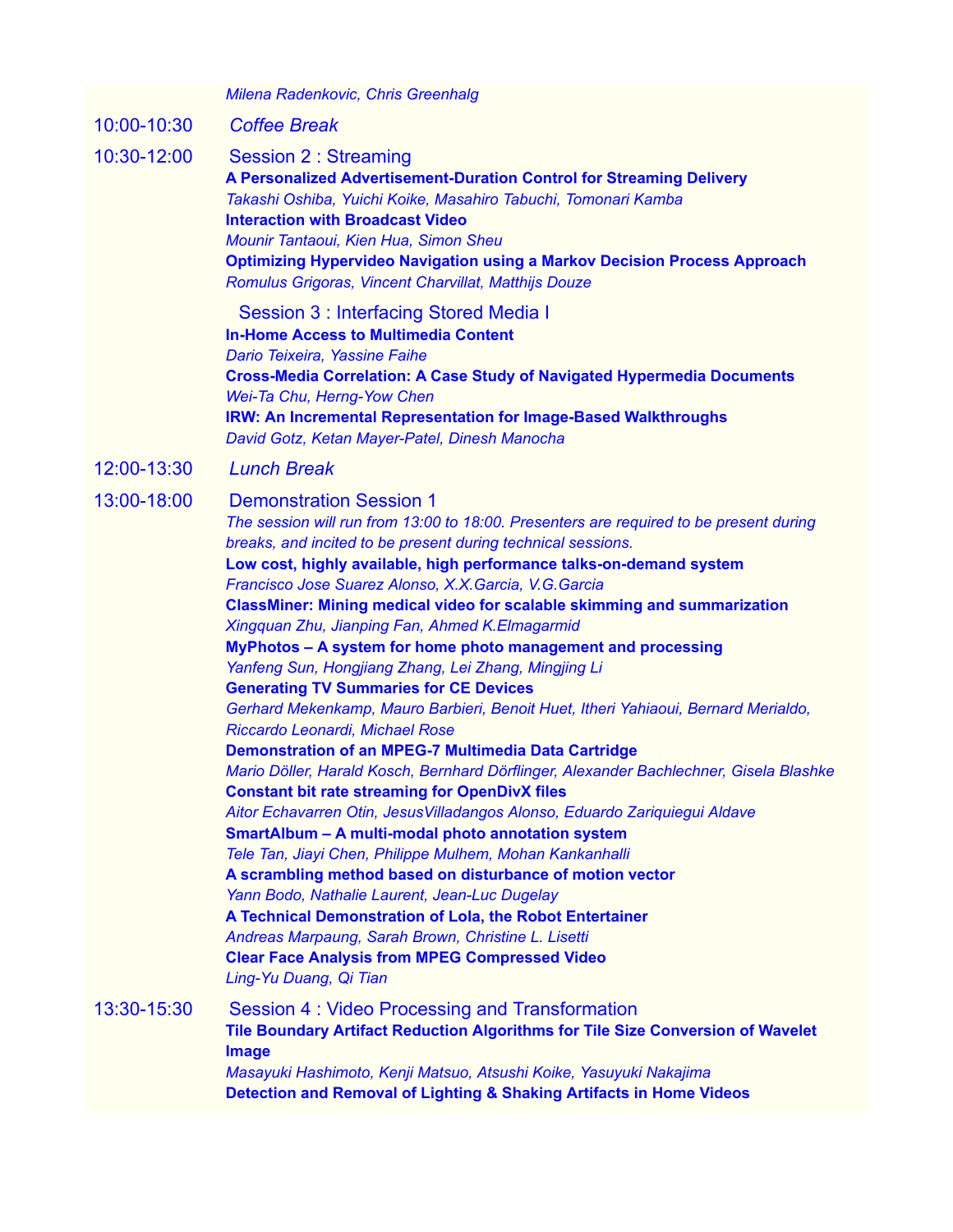|             | Weiqi Yan, Mohan Kankanhalli<br><b>Painting with Looks: Photographic Images from Video using Quantimetric</b><br><b>Processing</b><br><b>Steve Mann, Corey Manders, James Fung</b><br><b>Rate Adaptation Transcoding for Precoded Video Streams</b><br>Zhijun Lei, Nicolas Georganas                                                                                                                                                                                                                                                                                                                                                                                                                                                                                                                                                                                                                                                                                                                                                                                                                                                                                                                                                                                       |
|-------------|----------------------------------------------------------------------------------------------------------------------------------------------------------------------------------------------------------------------------------------------------------------------------------------------------------------------------------------------------------------------------------------------------------------------------------------------------------------------------------------------------------------------------------------------------------------------------------------------------------------------------------------------------------------------------------------------------------------------------------------------------------------------------------------------------------------------------------------------------------------------------------------------------------------------------------------------------------------------------------------------------------------------------------------------------------------------------------------------------------------------------------------------------------------------------------------------------------------------------------------------------------------------------|
|             | Session 5 : Novel Interaction<br>A Teaching System of Japanese Sign Language Using Sign Language Recognition<br>and Generation<br>Hirohiko Sagawa, Masaru Takeuchi<br><b>Experiences in the Design of the Well, a Group Communication Device for</b><br><b>Teleconviviality</b><br><b>Nicolas Roussel</b><br><b>Tangible Viewpoints: A Physical Approach to Multimedia Stories</b><br>Ali Mazalek, Glorianna Davenport, Hiroshi Ishii<br><b>MAUI: A Multimodal Affective User Interface</b><br>Christine Lisetti, Fatma Nasoz                                                                                                                                                                                                                                                                                                                                                                                                                                                                                                                                                                                                                                                                                                                                              |
| 15:30-16:00 | <b>Coffee Break</b>                                                                                                                                                                                                                                                                                                                                                                                                                                                                                                                                                                                                                                                                                                                                                                                                                                                                                                                                                                                                                                                                                                                                                                                                                                                        |
| 16:00-17:30 | <b>Session 6: Student Best Paper Contest</b><br><b>PicToon: A Personalized Image-based Cartoon System</b><br>Hong Chen, Nan-Ning Zheng, Lin Liang, Yan Li, Yingqing Xu, Heung-Yeung Shum<br>Pixie: A Jukebox Architecture to Support Efficient Peer Content Exchange<br>Sami Rollins, Kevin Almeroth<br>A Utility Framework for the Automatic Generation of Audio-Visual Skims<br>Hari Sundaram, Lexing Xie, Shih-Fu Chang                                                                                                                                                                                                                                                                                                                                                                                                                                                                                                                                                                                                                                                                                                                                                                                                                                                 |
| 18:00-20:00 | <b>Poster Session and Reception</b><br><b>Towards Universal Access to Content using MPEG-7</b><br>Jose M. Martinez, Jaime de Ramon, Clara Garcia, Oscar Fernandez, Cesar Gonzalez<br><b>Authoring 744: first results</b><br>Jose M. Martinez, Luis F. Rubio, Francisco Moran<br>A Set of Metrics for Evaluation of News-on-Demand Systems<br>Jose Ramon Arias, Francisco Jose Suarez, Daniel Fernando Garcia, Xixu Xabiel Garcia,<br><b>Victor Guillermo Garcia</b><br><b>Multicast Streaming of Hierarchical MPEG-4 Presentations</b><br>Vincent Roca, Christoph Neumann<br>Task-oriented non-linear method for interactive hypervideo media editing systems<br><b>Vladimir Portnykh</b><br>A Real-time E-learning System Via Satellite Based on JMF and Windows Media<br>Juan C. Guerri, Carlos E. Palau, Ana Pajares, Manuel Esteve<br><b>Semantic Transcoding for Live Video Server</b><br>Rita Cucchiara, Costantino Grana, Andrea Prati<br><b>Lightweight Streaming Protocol (LSP)</b><br>Emir Mulabegovic, Dan Schonfeld, Rashid Ansari<br><b>Virtual IO: Preemptible Disk Access</b><br>Zoran Dimitrijevic, Raju Rangaswami, Edward Chang<br><b>MyLifeBits: Fulfilling the Memex Vision</b><br>Jim Gemmell, Gordon Bell, Roger Lueder, Steven Drucker, Curtis Wong |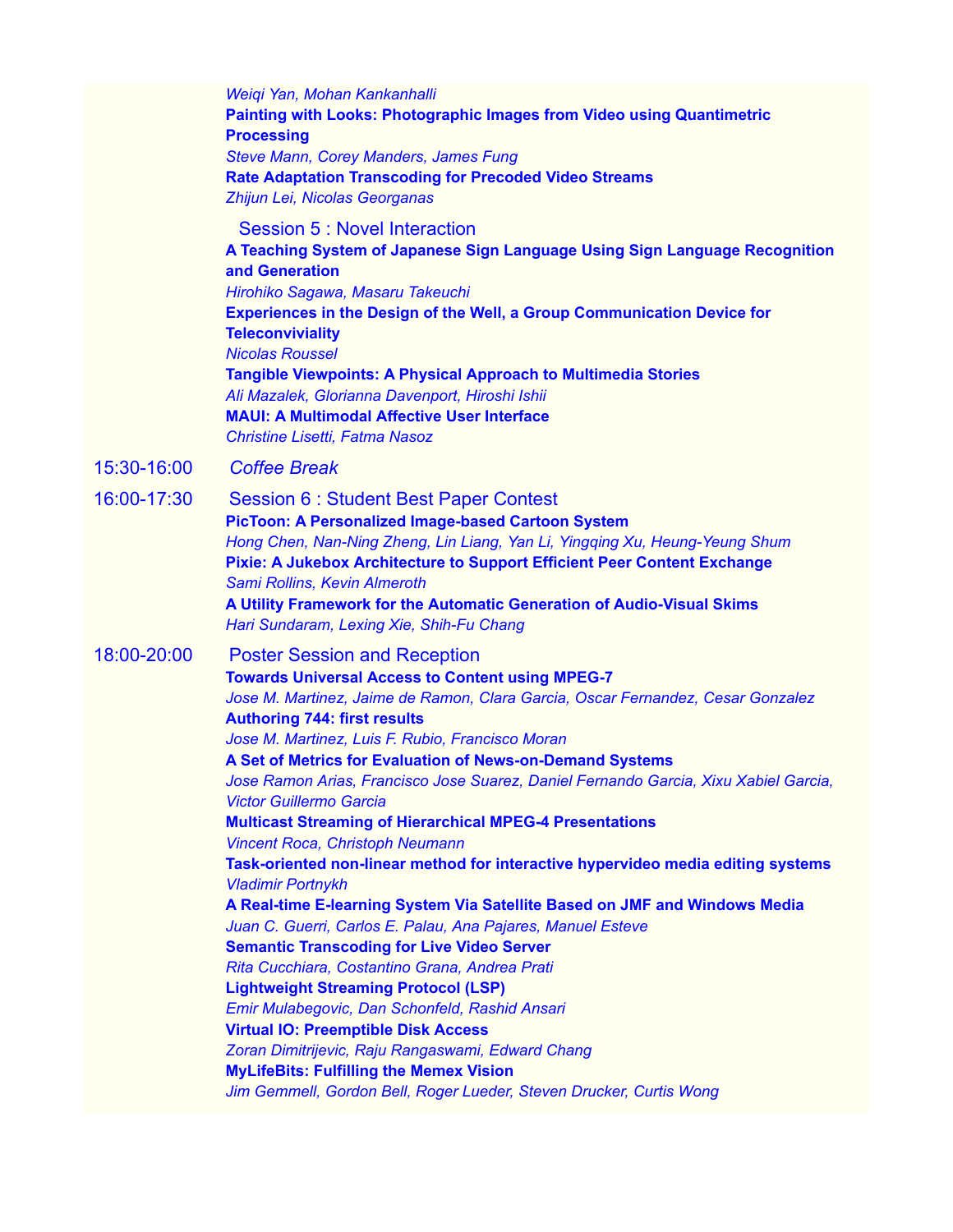**Performance visualization -- a new challenge to music through visualization** *Rumi Hiraga, Reiko Miyazaki, Issei Fujishiro* **A Framework for Video Scene Boundary Detection** *Jihua Wang, Tat-Seng Chua* **Scalable Media Streaming in Large Peer-to-Peer Networks** *Duc Tran, Kien Hua, Tai Do* **SIRSALE: a Large Scale Video Indexing and Content-Based Retrieving System** *Ahmed Mostefaoui, Loic Favory, Lionel Brunie* **Mining Video Editing Rules in Video Streams** *Yuya Matsuo, Miki Amano, Kuniaki Uehara* **A Synchronization method for Real Time Surround Display using Clustered Systems** *Jeong-Dan Choi, Ki-Jong Byun, Byung-Tae Jang, Chi-Jeong Hwang* **Enabling Personalization Services on the Edge** *Xing Xie, Huajun Zeng, Wei-Ying Ma* **MPEG-7 Metadata Authoring Tool** *Jeewoong Ryu, Yumi Sohn, Munchurl Kim* **Adaptive Partitioning for Multi-Server Distributed Virtual Environments** *Rynson Lau, Beatrice Ng, Antonio Si, Frederick Li* **Interactive contents authoring system based on XMT and BIFS** *Kyuheon Kim* **Seamless Media Adaptation with Simultaneous Processing Chains** *Darren Carlson, Andreas Schrader* **Annotations as Multiple Perspectives of Video Content** *Miguel Costa, Nuno Correia, Nuno Guimarães* **An Architecture to provide adaptive, synchronized and multimodal Human Computer Interaction** *Eric Blechschmitt, Christoph Strödecke* **Reusable Learning Objects: a Survey of LOM-Based Repositories** *Filip Neven, Erik Duval* **High Level Segmentation of Instructional Videos Based on Content Density** *Dinh Phung, Svetha Venkatesh, Chitra Dorai* **Measuring Capacity of Streaming Media Server in Utility Data Center Environment** *Ludmila Cherkasova, Loren Staley* **Assessing Face and Speech Consistency for Monologue Detection in Video** *Harriet Nock, Giridharan Iyengar, Chalapathy Neti* **An XMT API for Generation of the MPEG-4 Scene Description** *YeSun Joung* **Analysis of Scene Context related with Emotional Events** *Hang-Bong Kang* **Event Detection in Baseball Video Using Superimposed Caption Recognition** *Dongqing Zhang, Shih-Fu Chang* **Multimodal Affective Driver Interfaces for Future Cars** *Fatma Nasoz, Onur Ozyer, Christine Lisetti* **News Video Classification Using SVM-based Multimodal Classifiers and Combination Strategies** *Wei-Hao Lin* **Empirical Study of User Perception Behavior for Mobile Streaming** *Seungho Song, Youjip Won* **Leveraging Non-Relevant Images To Enhance Image Retrieval Performance**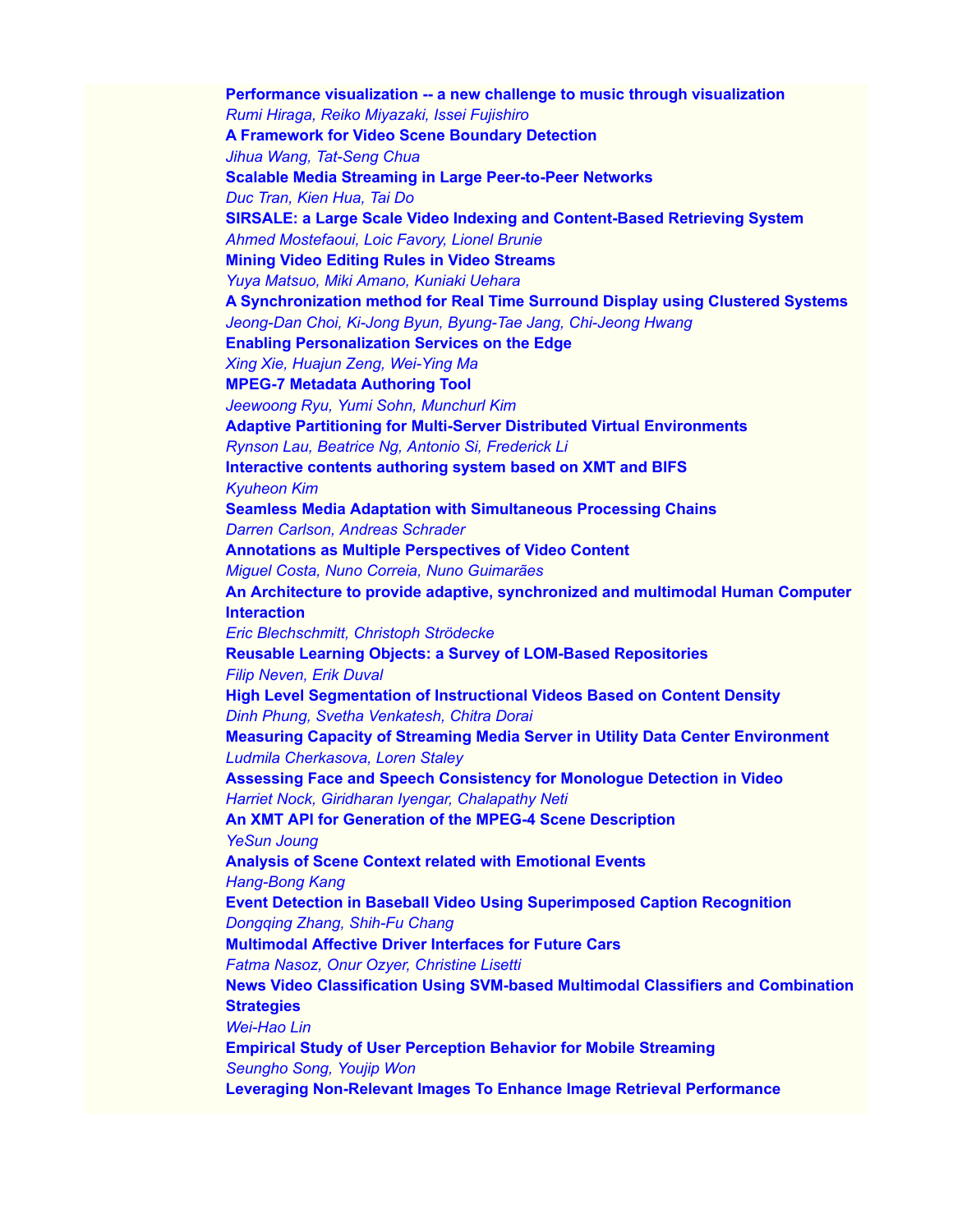*Ashwin T. V., Rahul Gupta, Sugata Ghosal* **Multi-Layer Recording as a New Concept of Combining Lecture Recording and Students™ Handwritten Notes** *Jochen Lienhard, Tobias Lauer* **Application of Computational Media Aesthetics Methodology to Extracting Color Semantics in Film** *Ba Tu Truong, Svetha Venkatesh, Chitra Dorai* **Learning and Inferring a Semantic Space from User's Relevance Feedback for Image Retrieval** *Xiaofei He , Wei-Ying Ma, Oliver King , Mingjing Li, Hongjiang Zhang* **An Integrated Baseball Digest System Using Maximum Entropy Method** *Mei Han, Wei Hua, Wei Xu, Yihong Gong* **M-Studio: an Authoring Application for Context-aware Multimedia** *Pengkai Pan, Carly Kastner, David Crow, Glorianna Davenport*

#### **Wednesday 4 December**

| 9:00-10:00  | <b>Keynote</b><br>Multimedia, time to make it real<br>Dr Leonardo Chiariglione, Vice President, Multimedia Telecom Italia Lab                                                                                                                                                                                                                                                                                                                                           |
|-------------|-------------------------------------------------------------------------------------------------------------------------------------------------------------------------------------------------------------------------------------------------------------------------------------------------------------------------------------------------------------------------------------------------------------------------------------------------------------------------|
| 10:00-10:30 | <b>Coffee Break</b>                                                                                                                                                                                                                                                                                                                                                                                                                                                     |
| 10:30-12:00 | <b>Session 7: Content Watermarking</b><br><b>Missing Data Correction in Still Images and Image Sequences</b><br>Raphael Bornard, Emmanuelle Lecan, Louis Laborelli, Jean-Hugues Chenot<br><b>Digital Image Watermarking for Joint Ownership</b><br><b>Huiping Guo, Nicolas Georganas</b><br>Multimedia Content Screening using a Dual Watermarking and Fingerprinting System<br>Darko Kirovski, Henrique Malvar, Yacov Yacobi                                           |
|             | Session 8: Systems Support for Multimedia<br><b>Cost-Effective Streaming Server Implementation Using Hi-Tactix</b><br>Damien Le Moal, Tadashi Takeuchi, Tadaaki Bandoh<br>A Case for a Multi-key Secure Video Proxy: Theory, Design and Implementation<br>Siu Fung Yeung, John C. S. Lui, David K. Y. Yau<br><b>Cooperative Run-time Management of Adaptive Applications and Distributed</b><br><b>Resources</b><br>Christian Poellabauer, Hasan Abbasi, Karsten Schwan |
| 12:00-13:30 | <b>Lunch Break</b>                                                                                                                                                                                                                                                                                                                                                                                                                                                      |
| 13:00-18:00 | <b>Demonstration Session 2</b><br>The session will run from 13:00 to 18:00. Presenters are required to be present during<br>breaks, and incited to be present during technical sessions.<br>MyVideos - A system for home video management<br>Yijin Wang, Peng Zhao, Dong Zhang, Mingjing Li, Hongjiang Zhang<br><b>Online Face Analysis: Coupling Head Pose-Tracking with Face Expression Analysis</b>                                                                  |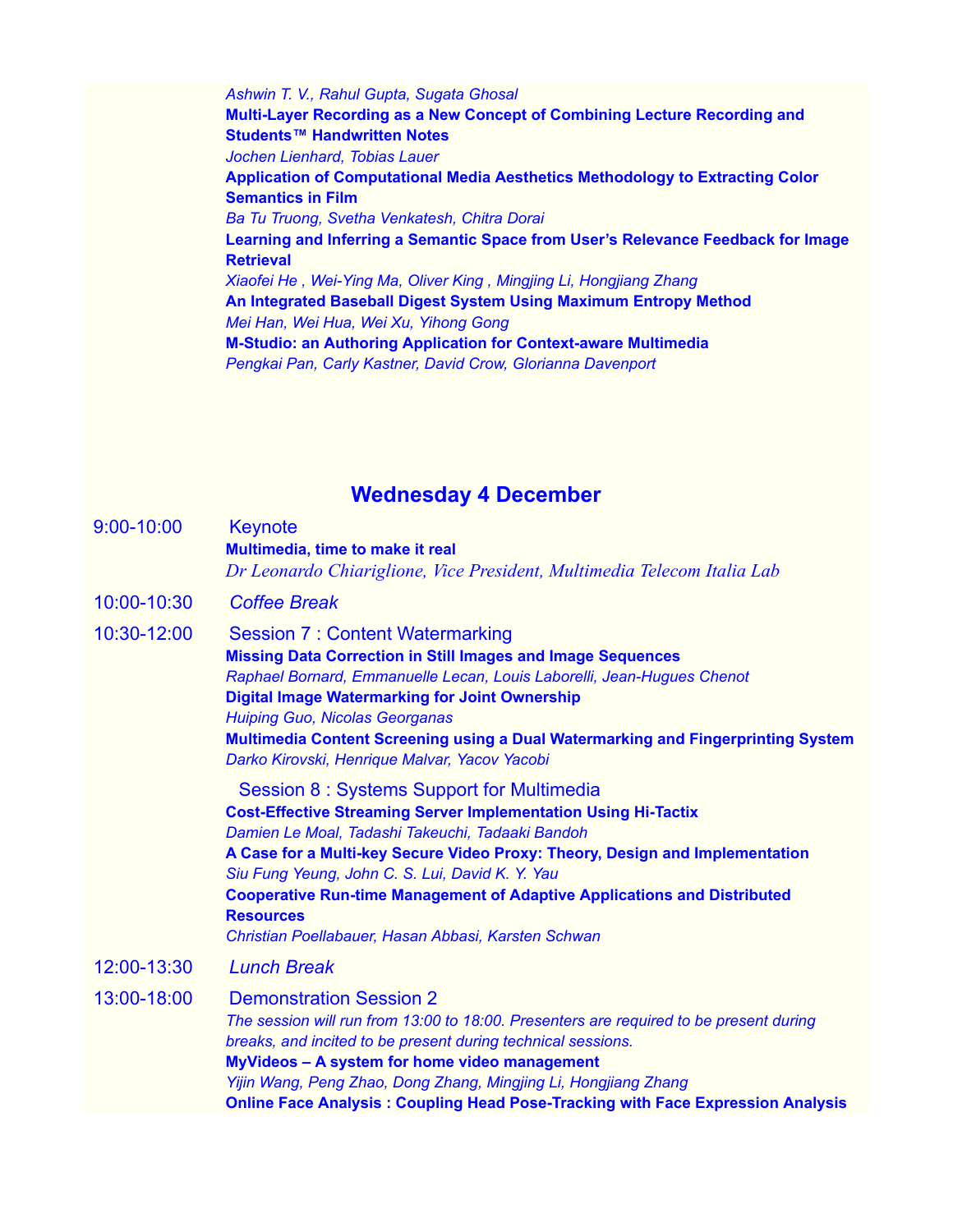|             | Ana C.Andres del Valle, Jean-Luc Dugelay<br><b>Semantic Exploration of Lecture Videos</b><br>Edward Altman, Yu Chen, Wai Chong Low<br>LectureLounge - experience education beyond theborders of the classroom<br><b>Arnd Steinmetz</b><br>A unified framework for semantic shot classification in sports video<br>Ling-Yu Duang, Min Xu, Xiao Dong Yu, Qi Tian<br>PBIR-MM: A multimodal Image Retrieval System<br>Wei-Cheng Lai, Edward Chang, Kwang-Ting Cheng, Ching-Tung Wu<br>Duplicate detection in consumer photography and news video<br>Alejandro Jaimes, Shih-Fu Chang, Alexander C.Loui<br>Progressive Proxy-Based Multimedia Transcoding System with Maximum Data Reuse<br>Chi Chi Hung, Yang Cao<br>A multimodal speaker detection and tracking system for teleconferencing<br><b>Billibon H. Yoshimi, Gopal S. Pingali</b><br><b>Comprehensive Treatment of Adaptation in Distributed Multimedia Systems in the</b><br><b>ADMITS Project</b><br>László Böszörményi, Mario Döller, Hermann Hellwagner, Harald Kosch<br>iFinder: An MPEG-7-based Retrieval System for Distributed Multimedia Content<br>Jobst Löffler, Konstantin Biatov, Christian Eckes, Joachim Köhler |
|-------------|--------------------------------------------------------------------------------------------------------------------------------------------------------------------------------------------------------------------------------------------------------------------------------------------------------------------------------------------------------------------------------------------------------------------------------------------------------------------------------------------------------------------------------------------------------------------------------------------------------------------------------------------------------------------------------------------------------------------------------------------------------------------------------------------------------------------------------------------------------------------------------------------------------------------------------------------------------------------------------------------------------------------------------------------------------------------------------------------------------------------------------------------------------------------------------------|
| 13:30-15:30 | Session 9 : Image Indexing and Retrieval<br><b>Learning-based Linguistic Indexing of Pictures with 2-D MHMMs</b><br>James Wang, Jia Li<br>On the Choice of Similarity Measures for Image Retrieval By Example<br>Jean-Philippe Tarel, Sabri Boughorbel<br>An Effective Region-Based Image Retrieval Framework<br>Feng Jing, Mingjing Li, Hong-Jiang Zhang, Bo Zhang<br><b>DynDex: A Dynamic &amp; Non-metric Space Indexer</b><br>Kingshy Goh, Beitao Li, Edward Chang                                                                                                                                                                                                                                                                                                                                                                                                                                                                                                                                                                                                                                                                                                               |
|             | <b>Session 10: Meeting Support</b><br><b>Achieving Effective Floor Control with a Low-Bandwidth Gesture-Sensitive</b><br><b>Videoconferencing System</b><br><b>Milton Chen</b><br>FLYSPEC: A Multi-User Video Camera System with Hybrid Human and Automatic<br><b>Control</b><br>Qiong Liu, Don Kimber, Jonathan Foote, Lynn Wilcox, John Borezcky<br><b>Portable Meeting Recorder</b><br>Dar-Shyang Lee, Berna Erol, Jamey Graham, Jonathan Hull, Norihiko Murata<br><b>Distributed Meetings: A Meeting Capture and Broadcasting System</b><br>Ross Cutler, Yong Rui, Anoop Gupta, JJ Cadiz, Ivan Tashev, Li-Wei He, Alex Colburn,<br>Zhengyou Zhang, Zicheng Liu, Steve Silverberg                                                                                                                                                                                                                                                                                                                                                                                                                                                                                                 |
| 15:30-16:00 | <b>Coffee Break</b>                                                                                                                                                                                                                                                                                                                                                                                                                                                                                                                                                                                                                                                                                                                                                                                                                                                                                                                                                                                                                                                                                                                                                                  |
| 16:00-18:00 | Session 11: Multimedia Analysis and Retrieval<br><b>Retrieving Actions Embedded in Video</b><br><b>Tanveer Syeda-Mahmood</b><br><b>Multiple Video Object Tracking in Complex Scenes</b><br>Andrea Cavallaro, Olivier Steiger, Touradj Ebrahimi                                                                                                                                                                                                                                                                                                                                                                                                                                                                                                                                                                                                                                                                                                                                                                                                                                                                                                                                       |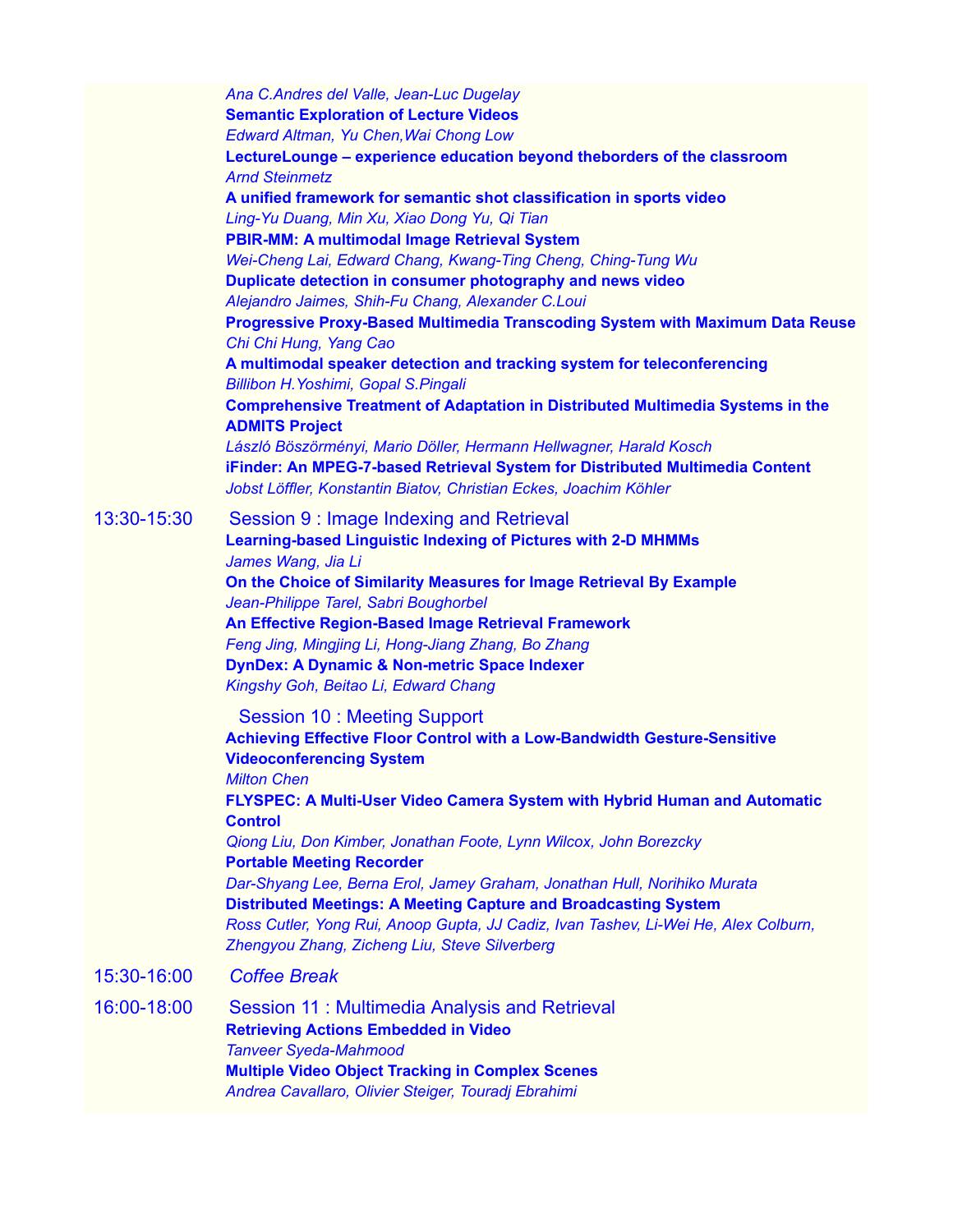**A User Attention Model for Video Summarization** *Yu-Fei Ma, Lie Lu, Hong-Jiang Zhang, Mingjing Li* **VQ-Index: An Index Structure for Similarity Searching in Multimedia Databases** *Ertem Tuncel, Hakan Ferhatosmanoglu, Kenneth Rose*

 Session 12 : Interfacing Stored Media II **Creating Music Videos using Automatic Media Analysis** *Jonathan Foote, Matt Cooper, Andreas Girgensohn* **Collages as Dynamic Summaries for News Video** *Michael Christel, Alexander Hauptmann, Howard Wactlar, Tobun Ng* **Content-based Organization and Visualization of Music Archives** *Elias Pampalk, Andreas Rauber, Dieter Merkl*

20:00-22:00 Banquet *Announcement for best paper and best student paper awards*

#### **Thursday 5 December**

| 9:00-10:00  | <b>Panel Session</b><br><b>Media Semantics: Who Needs It and Why?</b><br><b>Organizers: Chitra Dorai and Frank Nack</b><br>Andreas Mauthe, Lloyd Rutledge, Thomas Sikora, Gwendal Auffret                                                                                                                                                                                                                                                                                    |
|-------------|------------------------------------------------------------------------------------------------------------------------------------------------------------------------------------------------------------------------------------------------------------------------------------------------------------------------------------------------------------------------------------------------------------------------------------------------------------------------------|
| 10:00-10:30 | <b>Coffee Break</b>                                                                                                                                                                                                                                                                                                                                                                                                                                                          |
| 10:30-12:00 | Session 13 : Audio Processing and Retrieval<br><b>Efficient Acoustic Index for Music Retrieval with various Degrees of Similarity</b><br><b>Cheng Yang</b><br><b>Embedded Audio Coding (EAC) With Implicit Auditory Masking</b><br>Jin Li<br>Speaker Change Detection and Tracking in Real-Time News Broadcasting Analysis<br>Lie Lu, Hong-Jiang Zhang                                                                                                                       |
|             | Session 14 : Middleware Support for Multimedia<br><b>Experiences with Building Middleware for Audio and Visual Networked Home</b><br><b>Appliances on Commodity Software</b><br><b>Tatsuo Nakajima</b><br>A Pluggable Service-to-Service Communication Mechanism for Home Multimedia<br><b>Networks</b><br>Jin Nakazawa, Hideyuki Tokuda<br>A Programming Framework for Quality-Aware Ubiquitous Multimedia Applications<br>Duangdao Wichadakul, Xiaohui Gu, Klara Nahrstedt |
| 12:00-13:30 | <b>Lunch Break</b>                                                                                                                                                                                                                                                                                                                                                                                                                                                           |
| 13:30-15:30 | Doctoral Symposium - Session I<br>A dynamic controller for optimal layering of video<br>Aruna Thaku, University Dep. of CS and EE, Lulea Univ of Tech., Sweden                                                                                                                                                                                                                                                                                                               |